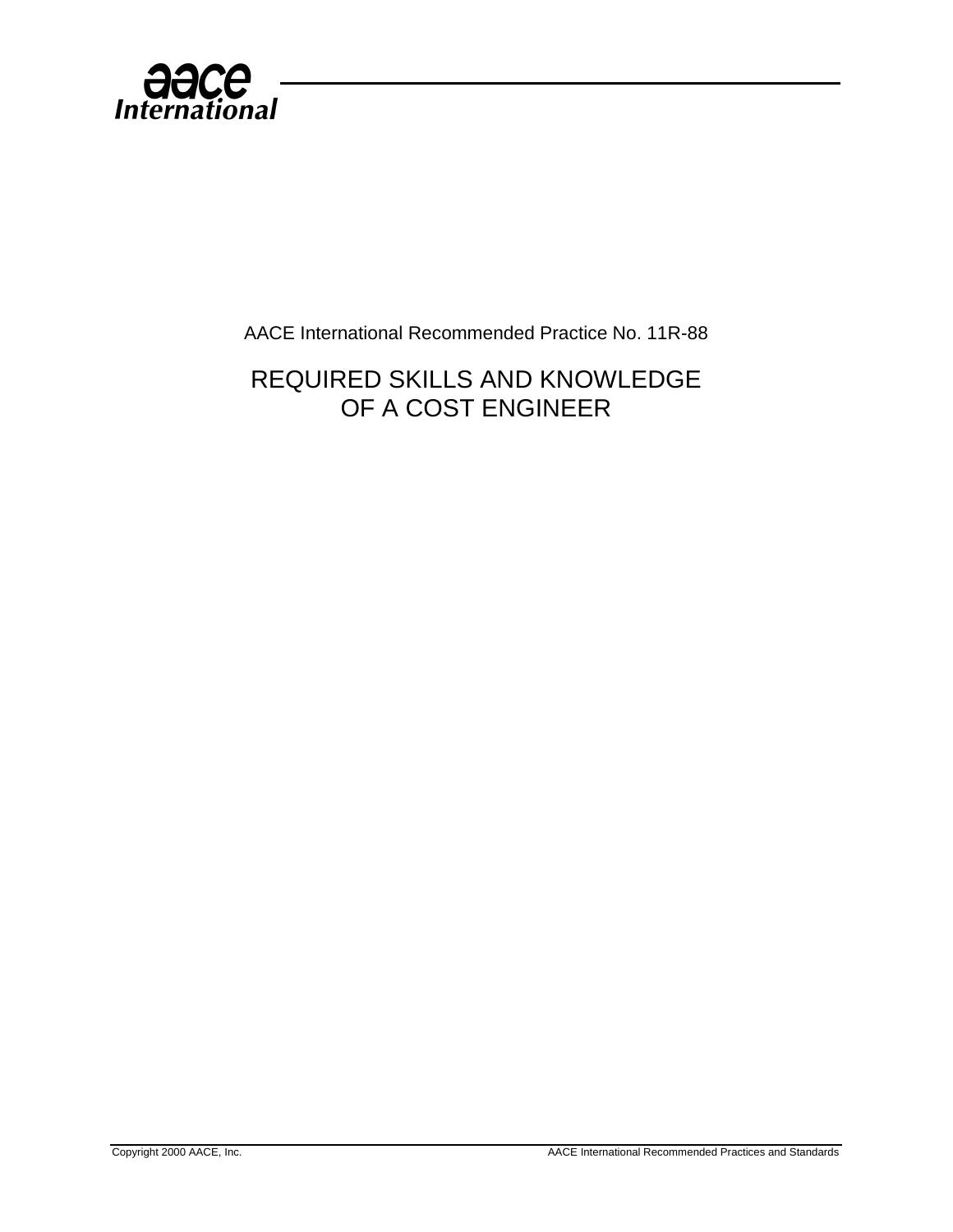# **Recommended Practice No. 11R-88**

Required Skills and Knowledge of a Cost Engineer



January, 1999

## **Table of Contents**

Section I - Supporting Skills and Knowledge

- Engineering Economics
- Terminology
- Computers
- Statistics and Probability
- Optimization
- Productivity Management
- Human Relations-Behavioral Science
- Organizational Structures
- Measurements

Section II - Cost Estimating

- Estimating Basics
- Contractor's Costs
- Owners Costs

## Section III - Cost Control

- Work Breakdown Structure and Code of Accounts
- Earned Value (also Achieved and Accomplished Value)
- Key Cost Control Techniques

Section IV - Planning and Scheduling

- Planning Basics
- Scheduling Basics
- Schedule Control

Section V - Contract Management

- Contracting Arrangement
- Contract Administration

#### Section VI - Economic Analysis and Business Planning

- Budgeting and Cash Flow
- Value Engineering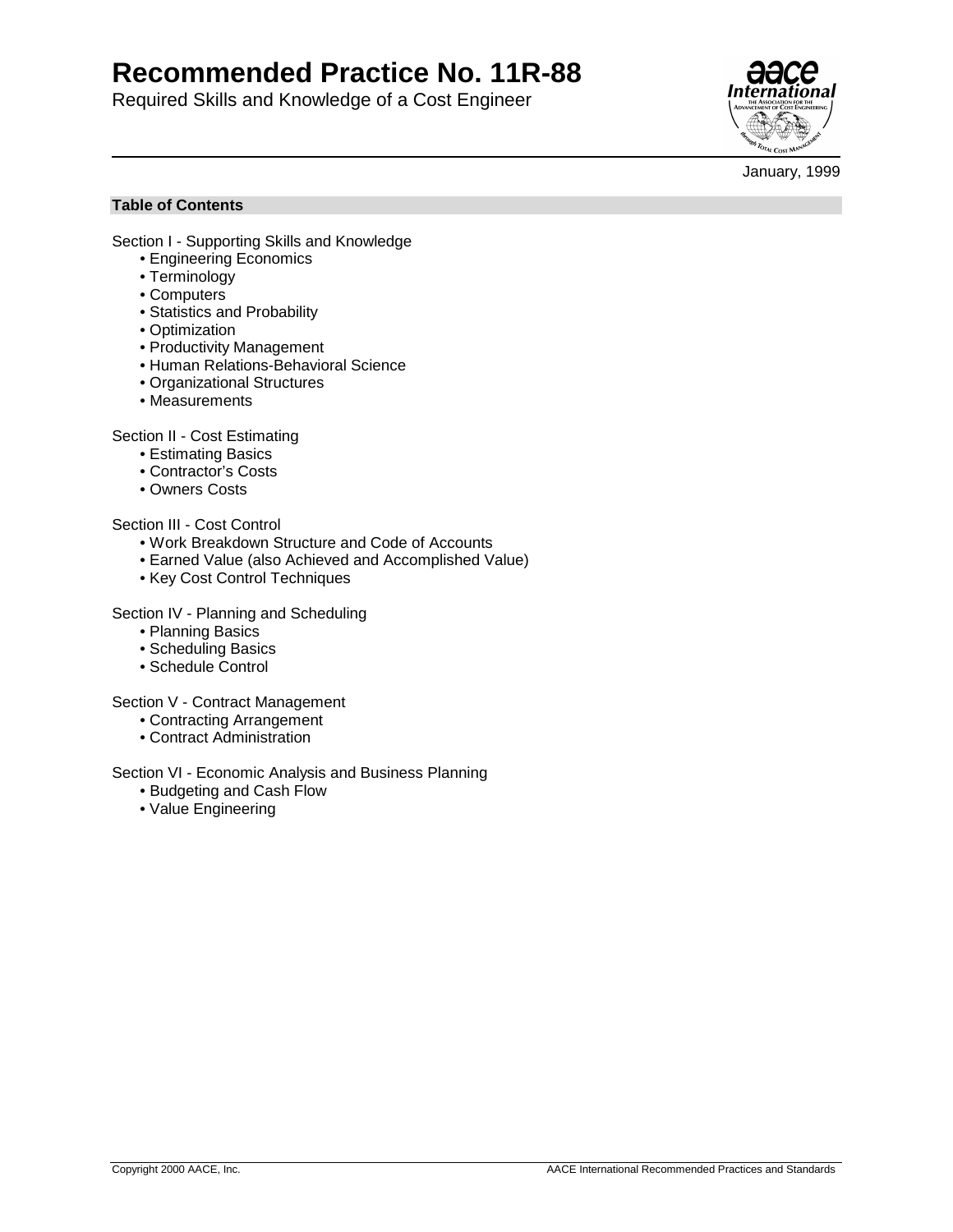# **INTRODUCTION**

The AACE Education Board was created in 1982 to provide advice and assistance to the Association Board of Directors in all matters pertaining to education. One of the first dilemmas faced by the Education Board was a lack of definition of a professional cost engineer in terms of skills and knowledge, since this would comprise the target for education program emphasis. Based on a 1983 survey, the numerous cost engineering subjects were catalogued as either "core" or "optional." By definition, the core subjects-are those whose usage was occasional to frequent and which were evaluated by the members as being desirable for professional cost engineers to know.

The next step by the Education Board was to take the core subjects and expand them into a series of performance statements to represent the level of' proficiency expected in each subject area. The compilation of these performance statements was published as a proposed AACE Recommended Practice in May 1985, and membership comments were solicited. Based upon the comments that were received, the document was revised, expanded, and republished for comment in August 1986. No further comments were received, and the document was therefore formally accepted by the AACE Board of Directors as an AACE Recommended Practice in June 1987. Subsequently, all AACE technical activities were reorganized into four technical divisions, i.e., cost estimating, cost control, planning and scheduling, and project management and the text of this recommended practice was rearranged to correspond with the new structure.

This recommended practice was originally proposed in May 1985 and was formally accepted by the AACE Board of Directors in June 1987. Editorial changes were subsequently made, and the recommended practice was published in its previous form in October 1988.

Further changes were made in January 1999 to better reflect the current status of the Required Skills and Knowledge of a Cost Engineer. It is anticipated that this document will continue to be modified as current practice changes.

## **SECTION I -- SUPPORTING SKILLS AND KNOWLEDGE**

#### **Engineering Economics**

- 1. Calculate simple and compound interest rates and solve interest problems using the basic single payments, uniform series, and gradient formulas.
- 2. Calculate present value, future value, and equivalent uniform annual value of a cash flow series.
- 3. Perform sensitivity analysis.
- 4. Determine discounted rate of return of a cash flow series.
- 5. Evaluate and select the best alternative from two or more alternatives utilizing present value, future value, equivalent uniform annual value, and discounted rate of return.
- 6. Compare two alternatives using benefit/cost ratio.
- 7. Calculate the depreciation on an item of equipment using MACRS.
- 8. Know the significance and meaning of Life Cycle Costs.

#### **Terminology**

Be familiar with cost engineering terms as contained in AACE's **"Standard Cost Engineering Terminology"**.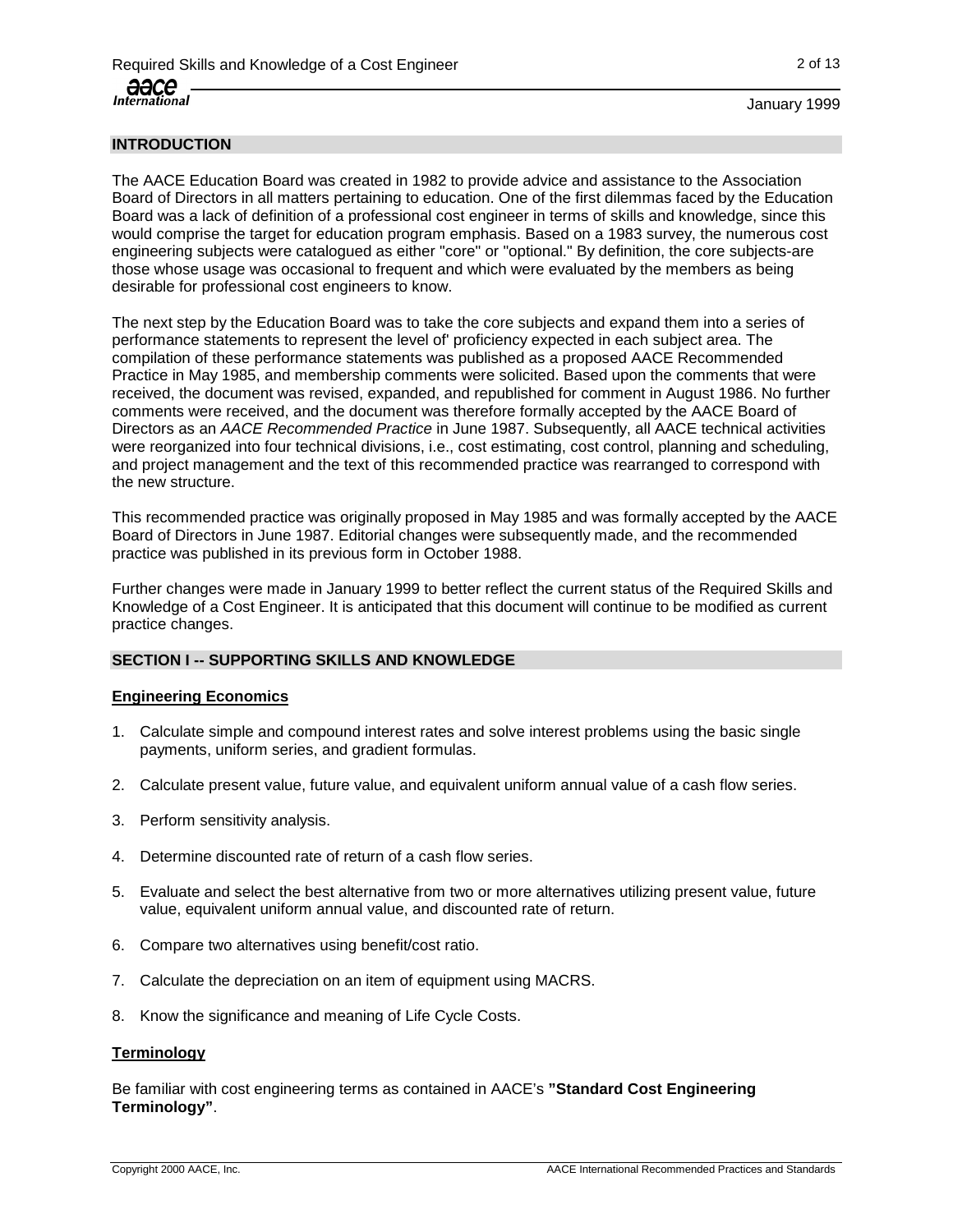January 1999

# **Computers**

- 1. For a major computer installation:
	- a. Describe at least three methods for inputting data.
	- b. Identify at least three peripherals.
	- c. Explain the function of the central processing unit (CPU).
	- d. Identify two methods of mass data storage.
- 2. Explain current terms as used in Information Technology (IT), such as:
	- a. Software and hardware
	- b. Alphanumeric
	- c. Baud rate
	- d. Bits, bytes, kilobytes, megabytes and gigabytes
	- e. Cursor
	- f. Laser printers, ink jet printers, plotters and digitizers
	- g. Emulator, math coprocessors
	- h. Fields, records, and files
	- i. Database
	- j. Random Access Memory (RAM)
	- k. Modem
	- l. Mainframe, desk top and laptop computers
	- m. Remote, host
	- n. User-friendly
	- o. Video conferencing
	- p. Floppy disk, hard drives and CD ROM
	- q. Networks (LAN and WAN)
	- r. Disk operating systems (DOS), Windows and Windows NT
	- s. Ports, parallel and serial
	- t. Micro Processors (Pentium, MMX technology)
	- u. Internet, intranet , extranet URL, HTTP, WWW Hypertext and Hyperlinks, HTML
	- v. Groupware, netware and shareware
	- w. Plug and Play
	- x. Multimedia system
- 3. Name at least three common computer languages.

#### **Statistics and Probability**

- 1. Given a set of data, determine:
	- a. The arithmetic mean
	- b. The median
	- c. The mode
	- d. The standard deviation
	- e. The Variance
- 2. Given a curve of normal distribution and an accompanying table of areas under the curve, determine the probability of the variable-.
	- a. Being between two given values.
	- b. Not being higher than a given number, or lower than that number.
- 3. Given a curve of distribution for a variable that is other than normal, draw the resultant cumulative frequency curve. Determine the percent probability of a given value not being overrun or under run.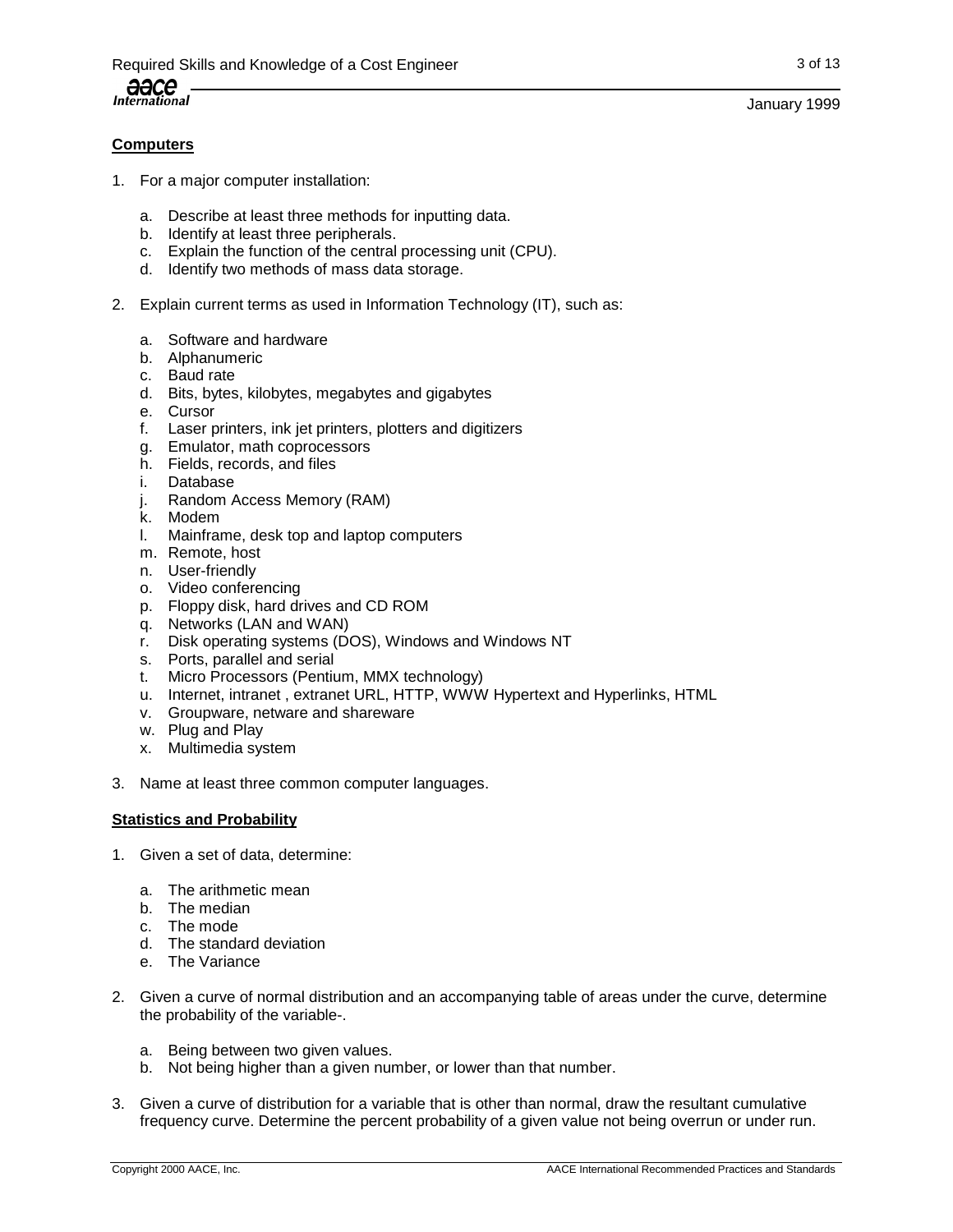## January 1999

- 4. Handle basic statistic exercises involving:
	- a. Chi-Squared Test
	- b. Frequency Distributions
	- c. Confidence intervals
- 5. Apply the concepts of probability to find expected value.
- 6. Discuss risk and how the concept of risk is used in forecasting costs.
- 7. Understand the difference between "Sample Population". Know how sample values of the mean estimate the population mean.

## **Optimization**

- 1. Given an optimization goal involving a result Y which is a function of a single variable X, use graphical or incremental methods to establish the optimum value of Y.
- 2. Explain any two of the following decision making tools and how they can be used to analyze specific cost problems:
	- a. Simulation
	- b. Breakeven analysis
	- c. Decision Tree
	- d. Linear Programming
	- e. Forecasting

## **Productivity Management**

- 1. Define "productivity". Distinguish between "production" and "productivity."
- 2. Discuss how the following can influence productivity:
	- a. Individual worker skills
	- b. Worker attitude
	- c. Work force sociological characteristics
	- d. Project demographics
	- e. Absenteeism and turnover
	- f. Technology employed
	- g. Management/supervisor competence
	- h. Immediate work area environment
	- i. Relationship to other work or contractors
	- j. Project geographic location
	- k. Job layout
	- l. Weather
	- m. Overtime
	- n. Learning curve
	- o. Work rules
	- p. Safety program
	- q. Materials/tools equipment availability
	- r. Crew balance
	- s. First level quality control
	- t. Salary, compensation plan and social benefits
	- u. Social and Cultural differences
	- v. Effective management, planning, scheduling at worker and overall level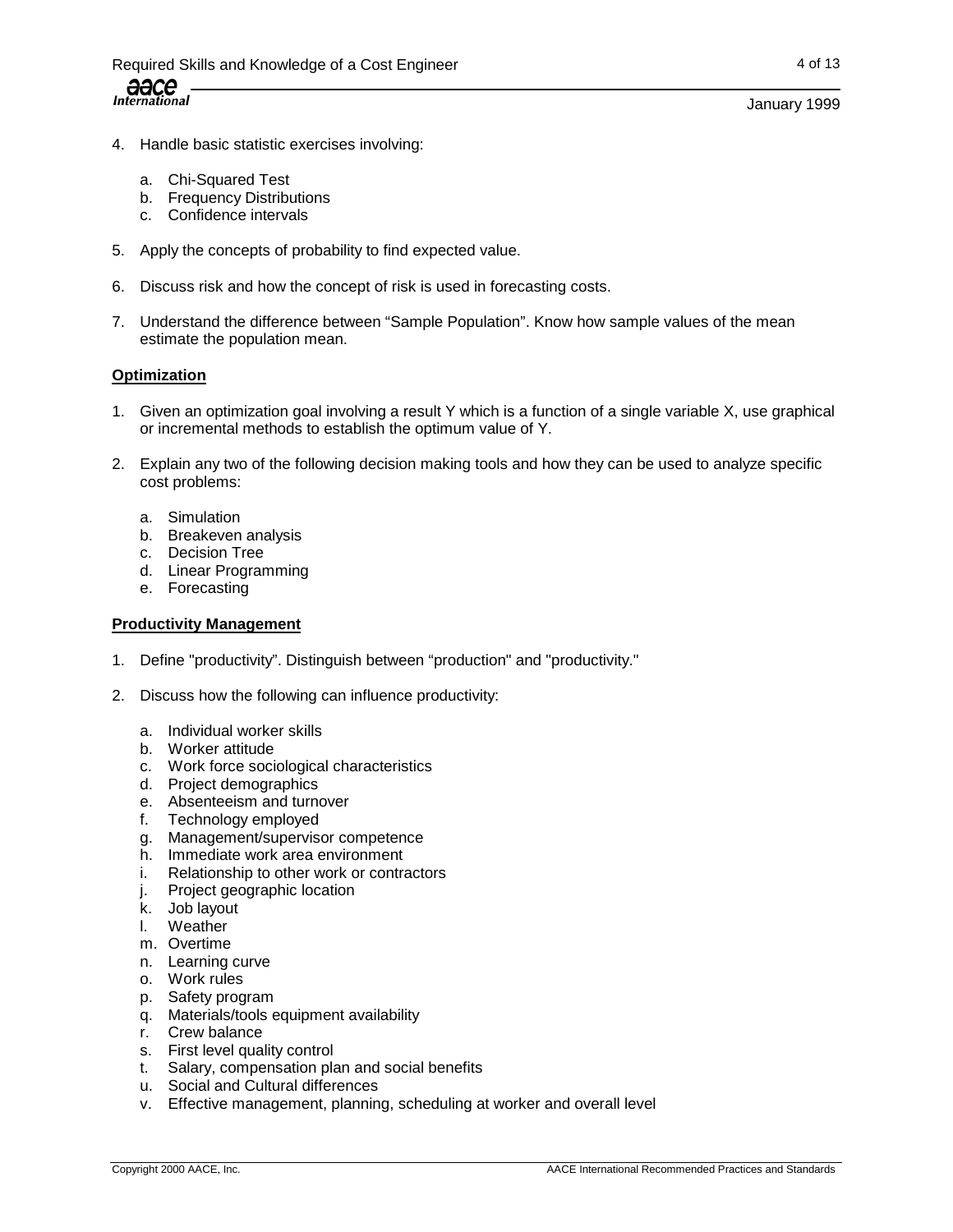# Required Skills and Knowledge of a Cost Engineer 5 of 13 and 5 of 13



- 3. Describe programs that can be undertaken to improve productivity on a project.
- 4. Describe time-lapse photography (unattended) and at least one direct observation (attended) type of work sampling system.
- 5. Describe the application of work sampling in a productivity management program to include its major strengths and weaknesses.

## **Human Relations/Behavioral Science**

- 1. Given a listing of a number of commonly referenced management theories or authors, such as those below, be able to discuss at least three of them.
	- a. Abraham Maslow (Hierarchy of Needs)
	- b. Douglas McGregor (Theory X and Theory Y)
	- c. Rensis Likert (Four Model Systems)
	- d. Chris Argyris (Effects of organization Life on individuals)
	- e. Robert Blake and Jane S. Mouton (Managerial Grid)
	- f. Frederick Herzberg (Motivation-Hygiene Theory)
	- g. Koontz and O'Donnell (The Japanese Experience: Theory Z)
	- h. Tom Peters [In Search of Excellence; and others]
	- i. Phillip Crosby
	- j. Peter Drucker
	- k. Steven Covey
	- l. Dr. Peter Bono
	- m. Dr. Edward Deming
- 2. Why is it essential that all senior project control personnel possess good inter-personnel skills and be effective communicators?
- 3. Discuss the meaning and provide examples of "participative management."
- 4. Discuss "motivators" and de-motivators" as related to labor attitudes and productivity.
- 5. Given a case study situation involving a personnel or productivity problem in a company, analyze the situation and provide appropriate recommendations for solving the problem.
- 6. Describe the purpose, functioning and limitations of "quality circles."

#### **Organizational Structures**

- 1. A large industrial firm includes the functions of administration, finance, research and development, engineering, marketing, and manufacturing. For such a firm:
	- a. Draw an organization chart, which reflects an hierarchical, vertical, functional organization.
	- b. Draw an organization chart for the same company if the intent is to include a manager of projects while still maintaining a vertical, hierarchical organization. In effect, the organization is to be "projectized" on a team basis.
	- c. Draw an organization chart for the same company if the intent is to maintain centralized functional responsibilities but to manage projects on a matrix basis.
	- d. For each of the above, discuss how costs are best reported and controlled.
- 2. In an organization where projects are managed on a matrix basis, discuss the roles, responsibilities, and methods for its successful operation.
- 3. Compare the advantages and disadvantages of a vertical, hierarchical organization to a matrix organization.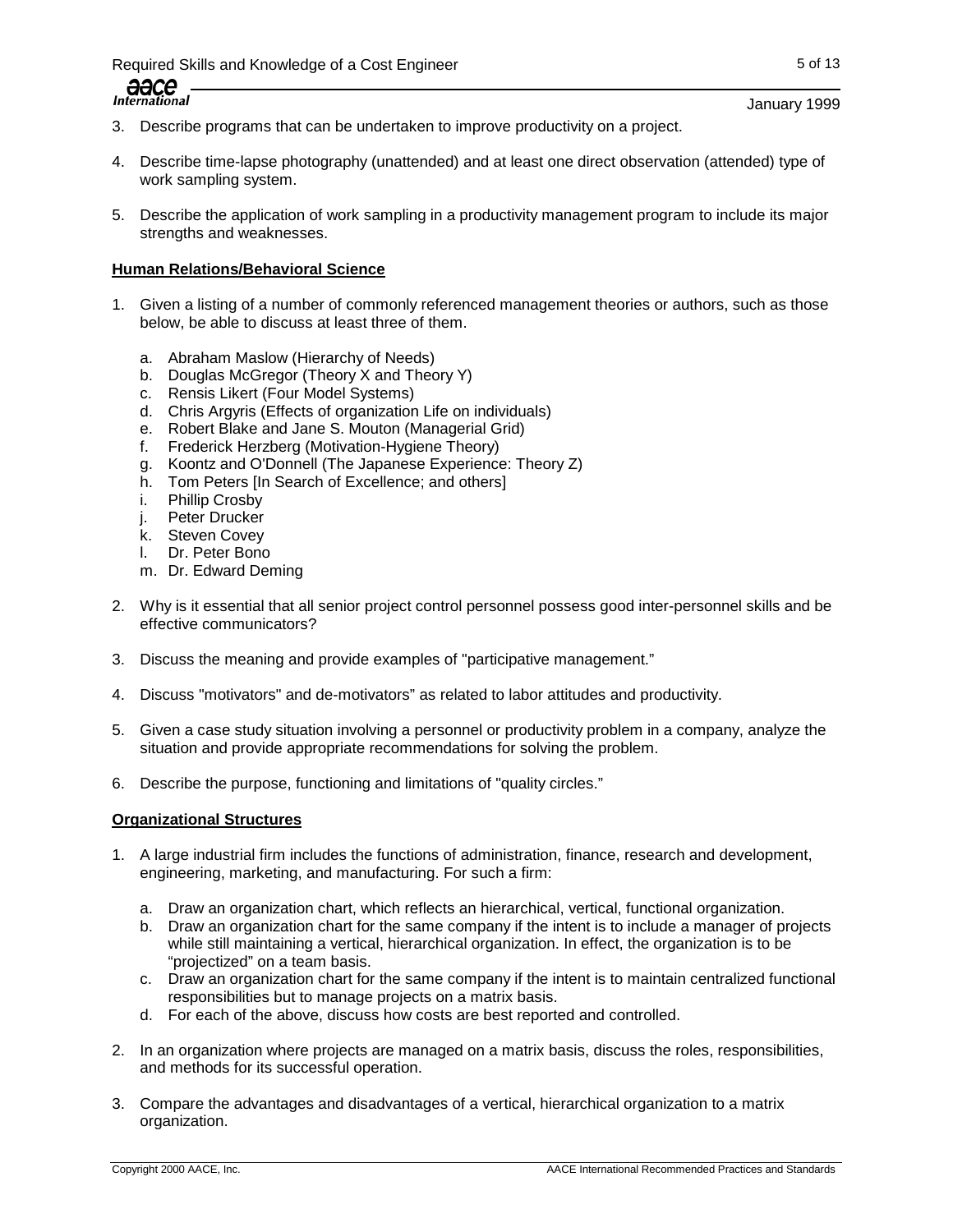#### January 1999

4. Describe the organization and operation of a project team or task force.

## **Measurements**

1. Be able to convert English and metric measurements.

## **SECTION II -- COST ESTIMATING**

## **Estimating Basics**

- 1. Describe the importance of a good technical scope definition on the quality of the estimate.
- 2. What project conditions have a significant impact on the quality of the estimate?
- 3. Describe the differences in the mechanics of compensation for wage and salaried employees. Explain the meanings of "exempt" and "nonexempt" employees.
- 4. Describe the possible included components of "fringes" or "burdens
- 5. Describe the basic differences in the handling of base compensation and fringes in a union atmosphere as compared to an open shop atmosphere.
- 6. Describe the basic mechanics of mandatory government programs that are part of employee benefit packages such as:
	- a. Retirement (e.g., Social Security)
	- b. Unemployment insurance
	- c. Accident compensation (e.g., Worker's Compensation)

In this description, identify agency (federal, state or provincial, local) involved in its administration; how rates are established; who pays the bill; what affects rates, if they are variable.

- 7. A worker is paid a basic wage rate per regular hour. Be able to convert this to an effective cost per hour due to:
	- a. Overtime premium.
	- b. Other premium pays.
	- c. Shortened shift time.
	- d. Travel time.
	- e. Show-up pay.
- 8. Describe the included elements of materials cost from a supplier's viewpoint and from a buyer's viewpoint.
- 9. Describe and distinguish among the various estimates categories such as conceptual, approximate, definitive, budget, appropriation, order-of magnitude, engineer's, contractor's or bidder's. In this discussion refer to applications and relative accuracy.
- 10. Distinguish between factored and parametric estimating.
- 11. Understand these terms and their influence on the cost of materials:
	- a. Carrying charges
	- b. Demurrage
	- c. Escalation clauses,
	- d. Currency exchange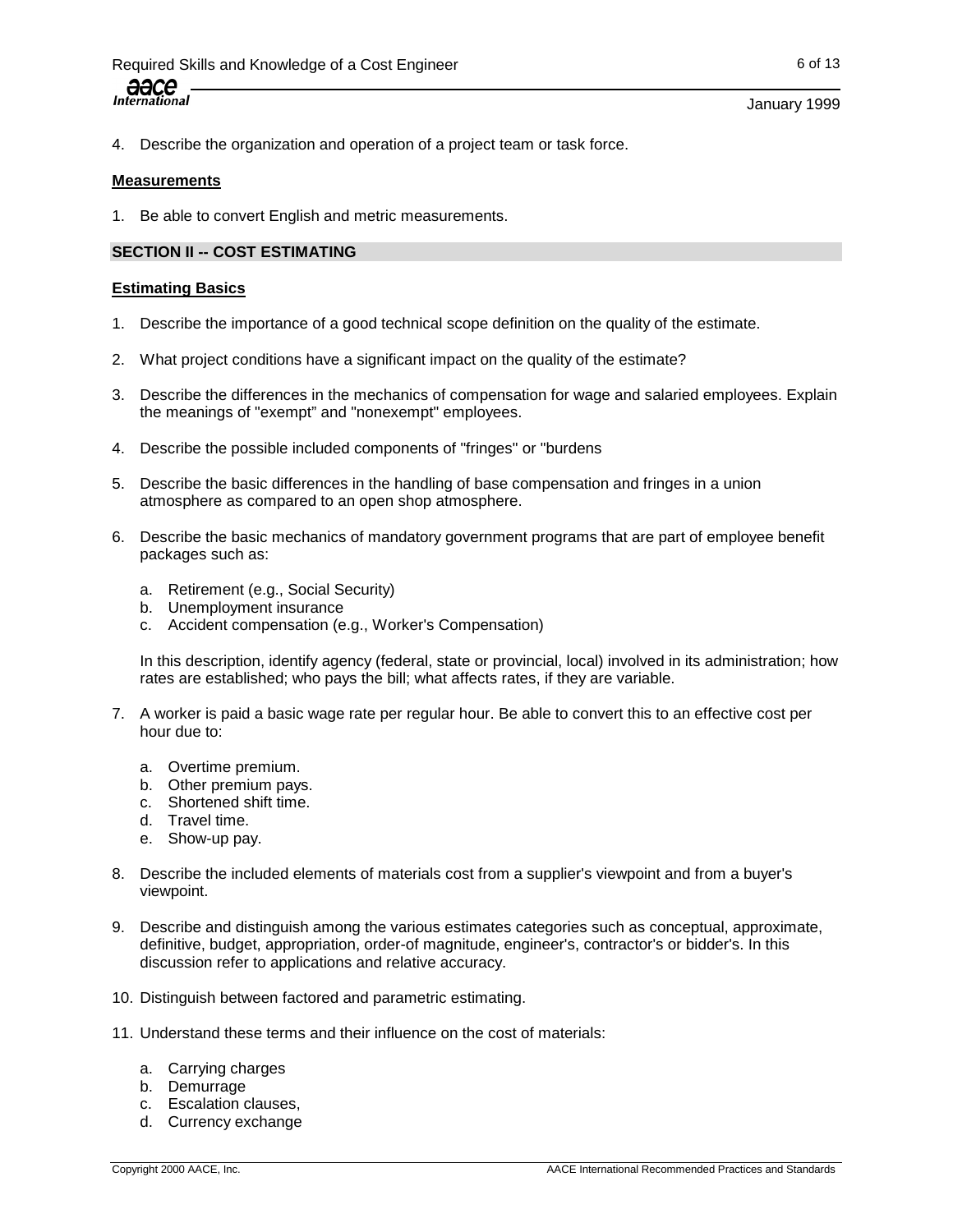- e. Catalog price and market price
- f. F.O.B. and DDP (Delivery Duty Paid), Carried in Freight (CIF)
- g. Shrinkage, waste, theft, and damage
- h. Export/Import duties
- i. Agent Cost
- j. Taxes
- 12. Identify elements of equipment cost included in:
	- a. Owner costs
	- b. Operating costs
	- c. Maintenance cost
	- d. Schedule
	- e. Owner spares/inventory, contract start-up spares
	- f. Lease versus purchase
- 13. Know application of these elements of current tax laws with respect to capital equipment:
	- a. Investment and other tax credit
	- b. Depreciation
- 14. Given factors of usage and included elements of cost, develop an equivalent cost per hour to be charged for a piece of equipment.
- 15. Distinguish between the terms "operating life" and "economic life" as applied to equipment.
- 16. Explain the mechanics of common rental, lease, and purchase contracts for equipment.
- 17. Given the options of rental, lease, or purchase of equipment and all the economic and use data pertaining to the problem (purchase price, rental price, lease price, down payments, anticipated usage, fixed costs, operating costs, investment tax credit, depreciation, tax rates, time value of money, etc..), determine the most economical option.
- 18. Explain the difference between "costing" and "pricing."
- 19. Define and give examples of distributable costs. Describe various methods for handling these in a cost estimate.
- 20. Other than an established company estimating program, what published estimating programs/data bases are available on the open market?

#### **Contractors Costs**

- 1. Describe included components of these costs associated with design engineering/construction work:
	- a. Direct salaries
	- b. Reimbursable directs
	- c. Non-reimbursable directs
	- d. Overhead / indirect
	- e. Profit
	- f. License and/or fees of royalties
- 2. Given a unit-price bid form for a construction contract, plus all direct cost data pertaining to bid line items, overhead/indirect costs, and profit markup, calculate the bid unit prices assuming no unbalancing.
- 3. Explain the mechanics of unit-price bid unbalancing. Explain "front-end loading."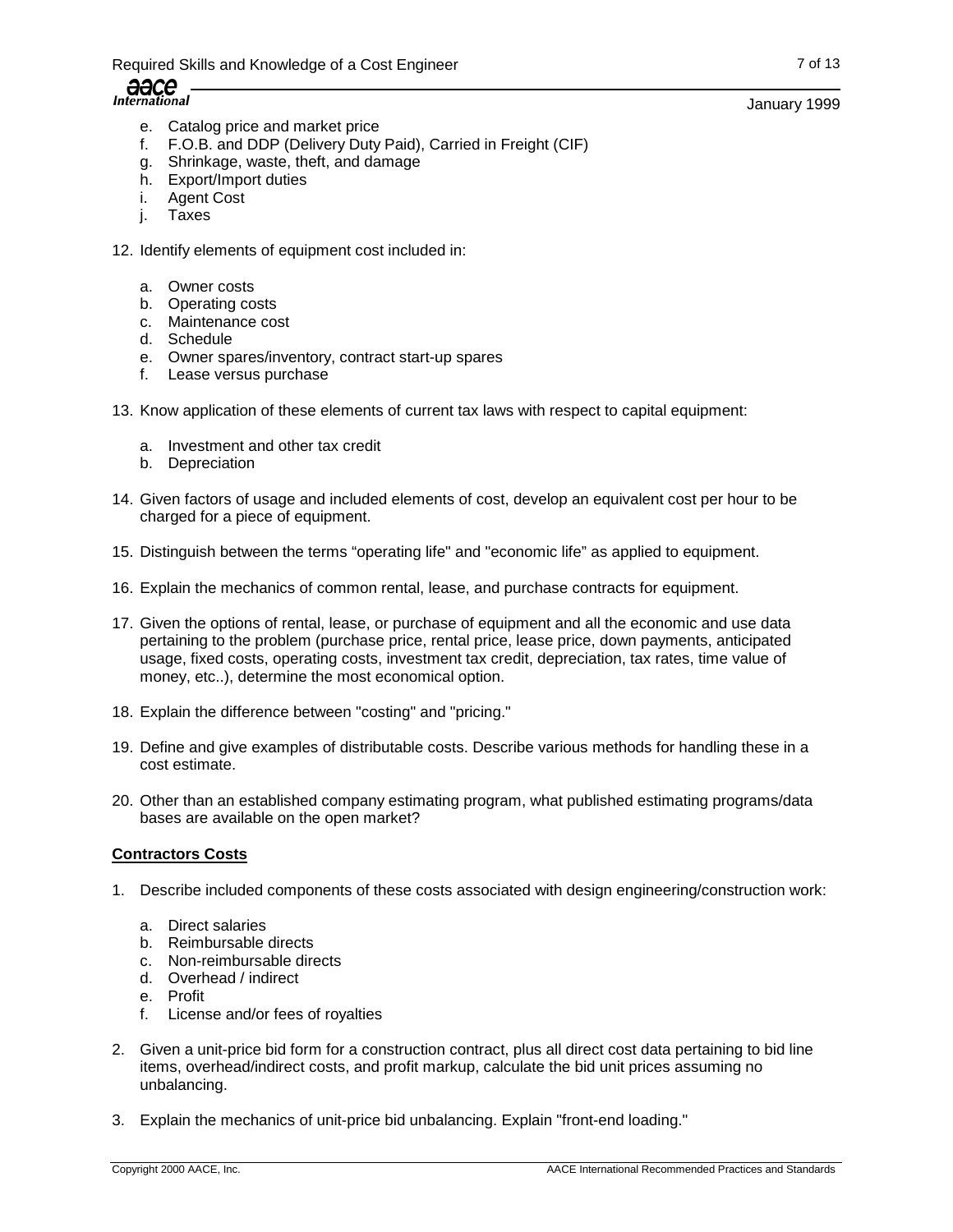## January 1999

- 4. Given the construction drawings for a relatively simple structure or system, complete the quantity takeoff of selected items.
- 5. Given the quantity takeoff summary for a given civil, electrical, or mechanical work package plus crew composition, labor production rates, labor wage rates, and labor burden, determine the craft labor direct cost for that work package.

## **Owners Costs**

- 1. Define contingency and explain how it differs from allowances or management reserve. Discuss a reasonable method for determining the contingency to be included in a budget for a capital project.
- 2. Discuss the use of factors, ratios, indices, escalation and inflation in capital cost estimation.
- 3. Select a process or manufacturing industry with which you are familiar and describe a system by which conceptual estimates of capital cost of a now facility can be made.
- 4. Given the following scale of operations conversion formula, plus relative outputs/sizes of A and B, location indices, inflation indices, and the value of the "x" factor, estimate the cost for a new facility at location B, given actual data for a comparable facility at location A.

 $CB = CA$  [QB / QA]<sup> $X$ </sup>

- 5. With respect to a parametric estimating system:
	- a. Describe the basic mechanics of such a system.
	- b. Given the baseline data for an existing facility plus the standard parametric measures, location factors, and escalation/inflation factors, estimate the cost of a comparable proposed facility at another location.
- 6. Given the estimated fixed and variable components of cost for a manufactured product, determine the break- even price to be charged per unit for a given level of production. or, given the estimated fixed and variable price components, the desired profit, and the expected to be charged per unit, determine the minimum level of production and sales required.
- 7. Define the following with respect to a manufacturing/process facility:
	- a. Operating/manufacturing cost
	- b. General expense
	- c. Total product cost
	- d. Direct cost
	- e. Daily cost
	- f. Unit-of-product costs
	- g. Production schedule
	- h. Just-in-Time (JIT)
- 8. Distinguish among products, co-products, and byproducts.
- 9. Explain the cost factors included in packing and shipping and inventory of a product.
- 10. Explain Activity Based Costing (ABC)

#### **SECTION III -- COST CONTROL**

# **Work Breakdown Structure and Code of Accounts**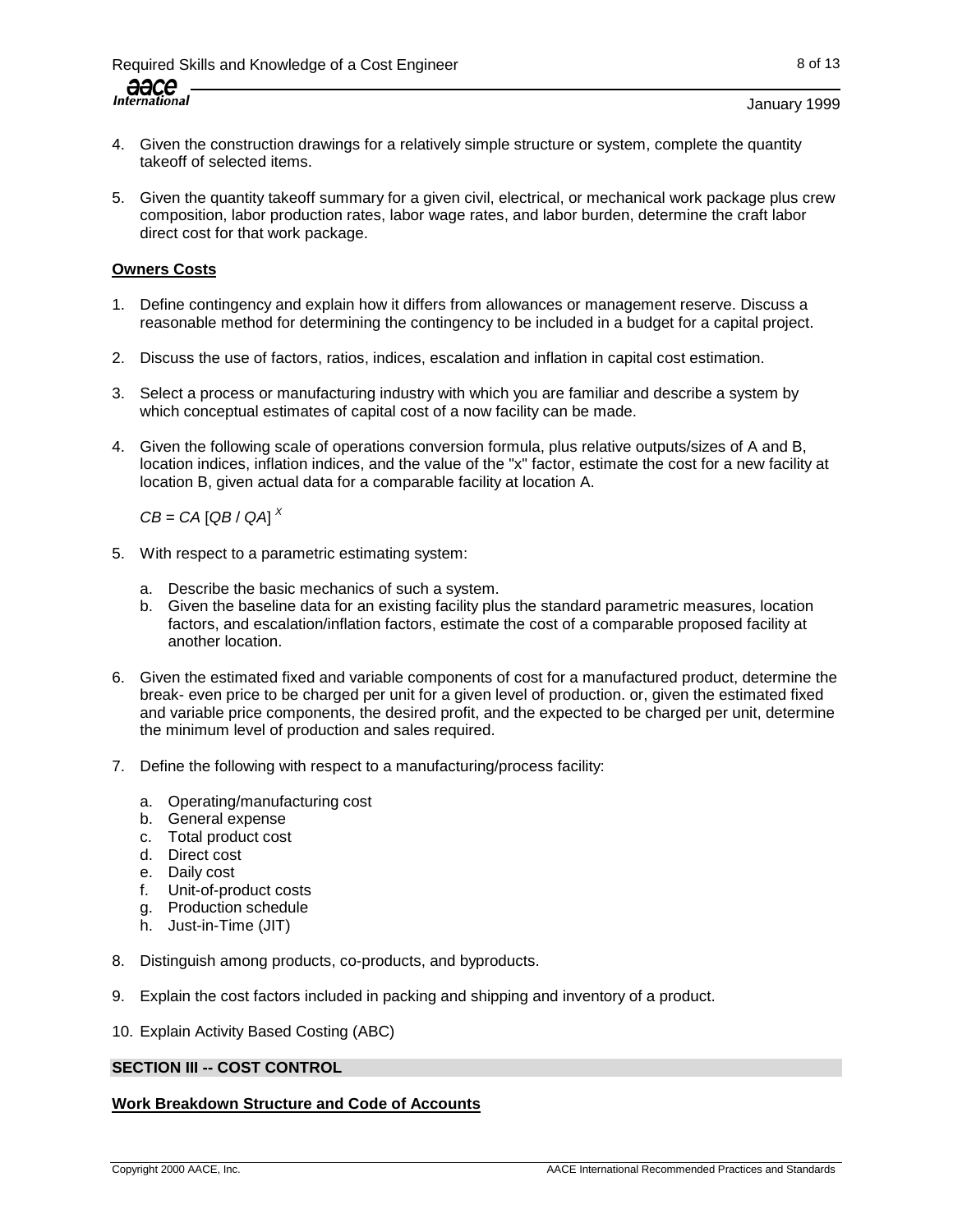Required Skills and Knowledge of a Cost Engineer 9 of 13

January 1999

- 1. Given a structure or manufacturing Process whose components are generally known, develop a work breakdown structure of four levels. For this purpose the total structure is Level 0 major components are Level I sub components are Level II and sub-sub components are Level III. Show at least three components at each level, choosing one of those for subsequent breakdown into three components at the next lower level.
- 2. Develop a code of accounts to parallel the work breakdown structure developed above. The format of this code of accounts must be designed to facilitate computer summary of data at each level assuming raw data is input at Level III.
- 3. Define "work package."
- 4. Define "Deliverables"

# **Earned Value (Also called Achieved and Accomplished Value)**

- 1. Explain each of the following terms and, given data relating to an example project, calculate them.
	- a. Budgeted Cost of Work Scheduled (BCWS)
	- b. Budgeted Cost of Work Performed (BCWP)
	- c. Actual Cost of Work Performed (ACWP)
	- d. Budget at Completion (BAC)
	- e. Estimate at Completion (EAC)
	- f. Schedule Variance (SV)
	- g. Cost Variance (CV)
	- h. Schedule Performance Index (SPI)
	- i. Cost Performance Index (CPI)
- 2. Be able to explain and handle calculations similar to those of Item 1, above, using work-hour instead of cost data.
- 3. Given data relating to individual control accounts, determine earned value of each account and determine percent complete of each account plus the percent complete at summary levels.

# **Key Cost Control Techniques**

- 1. Given contractual provisions concerning reimbursable and non reimbursable costs on a proposed engineering contract, and also given historical and projected cost data for the company, develop the break-even marker to be applied to direct salaries for current contracts.
- 2. Explain how engineering tasks (which are system oriented), procurement tasks (which are commodity oriented) and construction tasks (which tend to be area oriented) can be combined to provide integrated engineering-procurement-construction control.
- 3. Apply the line-of-balance method to control of a manufacturing process.
- 4. Explain effective cost trending and the relationship between cost trending and project cost forecasting.
	- a. What are potential trends
	- b. What are actual trends
- 5. As the contingency is often the largest single cost line item, how would you manage and control this item?
	- a. Are scope changes part of contingency?
	- b. Is design allowance part of the contingency?
	- c. Are variations in exchange rates and escalation part of contingency?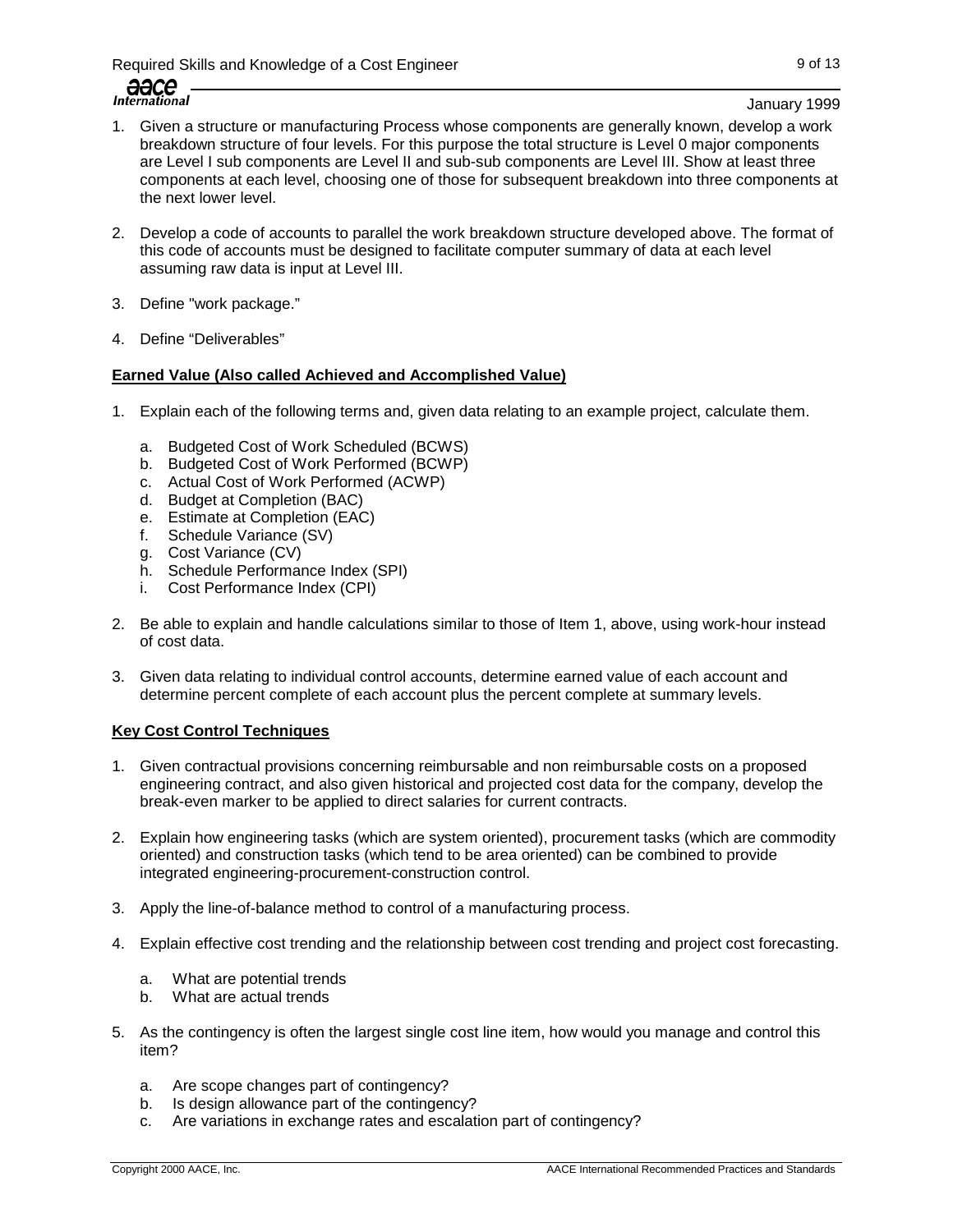

January 1999

- d. What is the "slush fund approach" to managing contingency?
- e. Should contingency be controlled by the project manager or senior company management?

## **SECTION IV -- PLANNING and SCHEDULING**

#### **Planning Basics**

- 1. Explain the difference between planning and scheduling.
- 2. This function involves the development of the project logic diagram, so as to identify the correct relationships of all related work. Activity times and resources are not yet developed.
- 3. This requires an assessment of site limitations, equipment deliveries, engineering / design restraints, availability of resources and the requirements or enforcement of a completion date.

#### **Scheduling Basics**

- 1. Given a series of logic statements relating to the activities in a project, draw the logic diagram for that project.
- 2. Given an Arrow Diagram Method (ADM) Logic diagram and duration's for each activity, calculate early start, early finish, late start, late finish total float and free float times for all activities. Identify the critical points and minimum project completion time
- 3. Given a Precedence Diagram Method (PDM) logic diagram with duration's and which includes at least one each finish-start finish-finish, start-finish, and start-start relationships with lags, calculate early start, early finish, late start, late finish, total float, and free float times for all activities. Identify the critical path(s) and minimum project completion time.
- 4. Given a summary of all activities in a project network to include duration, early and late start and finish times, and total float, draw a bar chart schedule based on early start of all activities. Show total float of activities where applicable.
- 5. Discuss the relationship and significance of total float and free float in the scheduling of an activity.
- 6. Compare characteristics of ADM and PDM networks.
- 7. Convert an ADM type network into a time-scaled network based on early start.
- 8. For a simple ADM type network with activities whose crew sizes are given, resource level this network within early and late start limits. Draw histograms of worker-loading for early start, late start, and resource leveled configurations.
- 9. Explain the difference between barchart/Gantt chart and logic diagram.
- 10. What is the key usage of the barchart/Gantt chart.

#### **Schedule Control**

- 1. Work packages in a construction or manufacturing -project will be some combination of the following types:
	- a. Those composed entirely of single, measurable units of work, such an placing concrete (cubic yards) or installation of a component (each).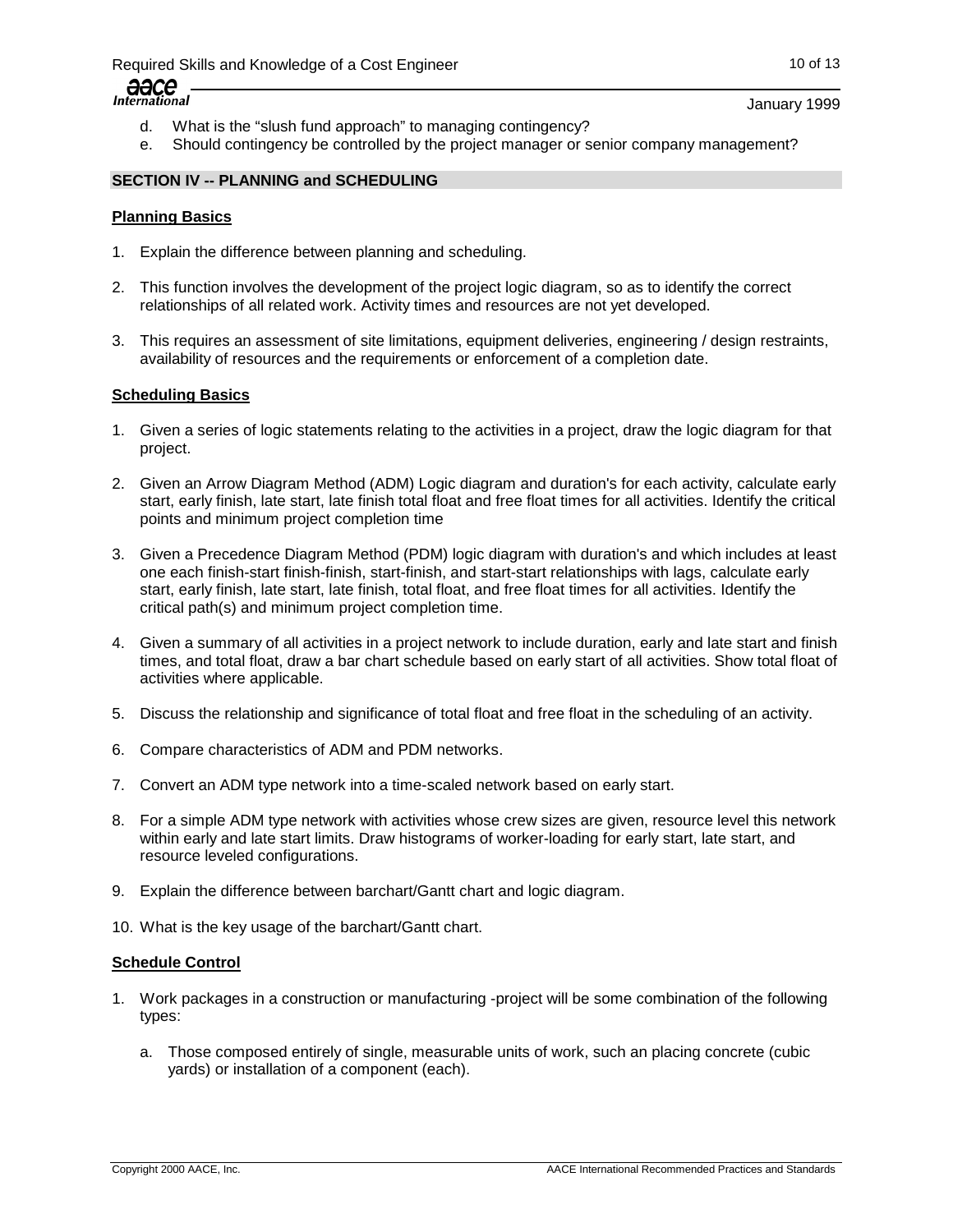| $\Delta$             |      |
|----------------------|------|
|                      | コロしし |
| <i>International</i> |      |
|                      |      |

January 1999

- b. Those composed of a number of separate, overlapping tasks, each with a different unit of measure. An example would be major pipe Installation where the included tasks are hanger installation, pipe erection, valve installation, and welding.
- c. Those composed of easily identified sequential tasks, such as those associated with installation of a piece of mechanical equipment receipt, setting, alignment, grouting, test.
- d. Those involving level of effort or apportioned effort such as management, administration, quality control, etc.
- e. Those for which start and completion are well defined, but there is no basis for determining intermediate progress. Examples are rotary equipment alignment, testing, and planning.
- 2. For each of the above, describe a progress control system that can be established that becomes the baseline for schedule status determination.
- 3. Describe reasonable methods for planning and statusing engineering work such as drawings, specification writing, etc..
- 4. Given a "soft logic" work package, such as installation of a pressure piping system, where included activities (e.g., hanger installation, pipe installation, valve Installation, and welding) are overlapping, parallel, and have no strict interrelationship, discuss methods for reasonably scheduling this work.
- 5. Distinguish between a batch and a continuous process. How does scheduling for these two types of operation differ?

# **SECTION V - CONTRACT MANAGEMENT**

## **Contracting Arrangement**

- 1. Describe the relationship between risk allocation and contract type.
- 2. Explain the advantages, disadvantages, and uses of these types of contracts:
	- a. Fixed-price contracts
	- b. Unit-price contracts
	- c. Cost-plus contracts -- (1) Fixed fee, (2) Incentive fee, (3) Award fee, (4) Time and Materials (T and M) Contracts
- 3. Describe the contracting roles among the various potential parties: Project-owner, engineer, project manager, prime contractors, and subcontractors.
- 4. Describe the general contents and purposes of the following documents which may be part of bidding and contract packages:
	- a. Invitation to Bid or Request for Proposal
	- b. Bid Form
	- c. Agreement
	- d. General Conditions
	- e. Supplementary or Special Conditions
	- f. Technical Specifications
	- g. Drawings
	- h. Addenda
	- i. Modifications
	- j. Bid Bond and Contract bond
	- k. Performance Guarantee
	- l. Equipment Warranties
- 5. Distinguish among performance, proprietary, and descriptive specifications.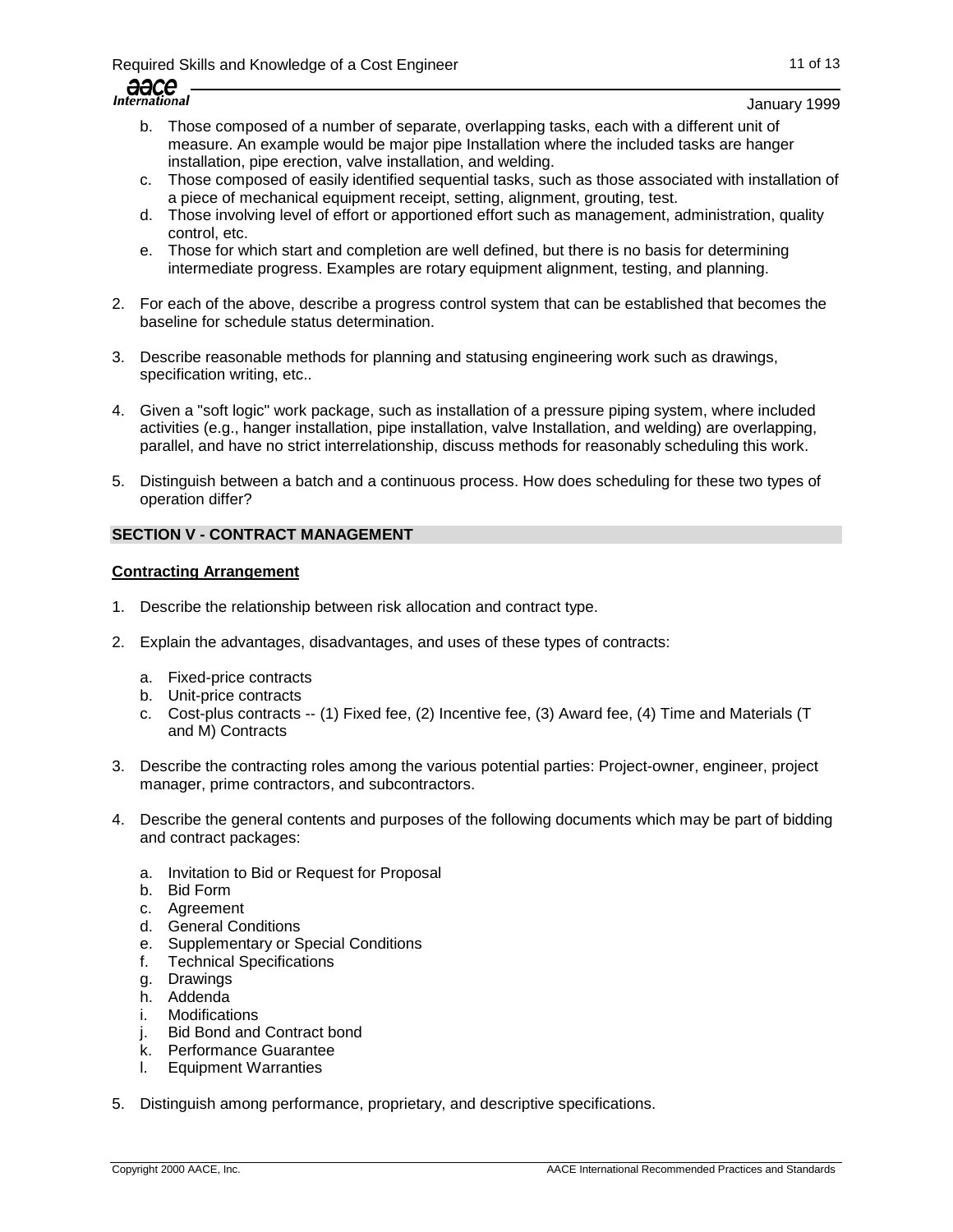Required Skills and Knowledge of a Cost Engineer 12 of 13 and 12 of 13

aace **International** 

January 1999

- 6. Describe major reasons for changes in a contract and how changes are initiated. Distinguish between formal, constructive, and cardinal changes.
- 7. Describe the general approach to determination of cost and schedule impact of changes.
- 8. Distinguish between changes and claims.
- 9. Distinguish among various types of delay excusable, non-excusable, compensatory, and concurrent.

## **Contract Administration**

- 1. Describe the concept of integrated project control to include:
	- a. Systems included
	- b. The objectives
	- c. The basic mechanics of such a system its structure and information flow
- 2. Describe the types of bonds that may be required as part of a construction contract.
- 3. Describe the various types of insurance that may be required as part of a construction contract.
- 4. Describe the various types of taxes that may be included in a construction contract.
- 5. Describe examples of "construction plant."
- 6. Identify typical items included in the category "General Expense" in a construction contract.
- 7. Distinguish between "Job (project) overhead" and "general overhead' and provide examples of each.
- 8. A supplier offers a contractor payment terms such as "2/15 net 30". Given this information, the current time-value of money for the contractor, the timing of contractor requests for payment from the owner, and the timing of owner reimbursement of contractor, determine the method of payment that is economically most advantageous.
- 9. For a construction project, explain the difference between and give examples of "permanent materials" and "construction materials and supplies."
- 10. Calculate the effective cost of a "retention" given the terms of the contract and time-value of money.
- 11. Explain "liquidated damages."
- 12. Explain contractor considerations in the determination of profit markup (risk, competition, desired rate of return, current economic conditions, etc.).

## **SECTION VI -- ECONOMIC ANALYSIS and BUSINESS PLANNING**

#### **Budgeting and cash flow**

- 1. Given the items listed, develop the cost "s-curve" for a project.
	- a. The schedule for completion of each component account.
	- b. The estimated rate of incurring costs in each component account.
	- c. The estimated total amount of indirect costs
	- d. The estimated rate of incurring indirect costs
- 2. Given the information below, develop the cash flow profile for a project.